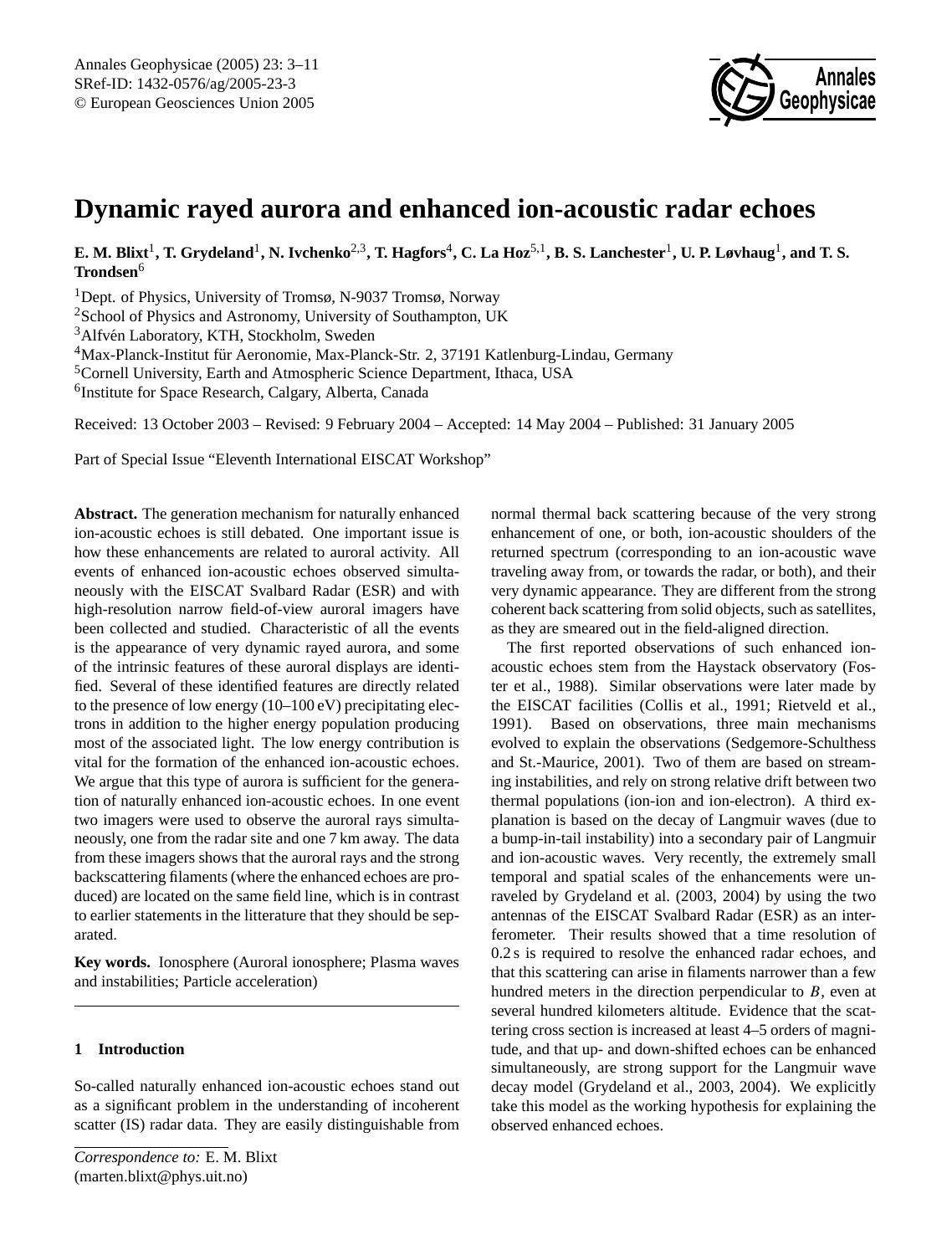| <b>Table 1.</b> List of events. |  |  |
|---------------------------------|--|--|
|                                 |  |  |

|   | Date       | Time<br>(UT) | Time res. $(s)$<br>Radar / imager | <b>Notes</b>                  |
|---|------------|--------------|-----------------------------------|-------------------------------|
|   | 24-01-1998 | 07:00        | 10/0.033                          | Sedgemore-Schultess           |
|   | 24-01-1998 | 07:06        | 10/0.033                          | et al. (1999)                 |
| 3 | 17-01-2002 | 06:46        | $\leq 0.2/0.033$                  | Grydeland et al. (2003, 2004) |
| 4 | 26-01-2003 | 06:53        | < 0.2 / 0.04                      |                               |
| X | 30-01-2003 | 07:10        | < 0.2 / 0.04                      | No enhanced echoes            |

Earlier observations suggest that enhanced ion-acoustic echoes are associated with intense red aurora, and are restricted to the boundaries of (stable) auroral arcs [\(Collis](#page-8-1) [et al.,](#page-8-1) [1991;](#page-8-1) [Rietveld et al.,](#page-8-2) [1991;](#page-8-2) [Cabrit et al.,](#page-8-6) [1996\)](#page-8-6), while newer observations indicate that the enhancements accompany rayed aurora and coronal structures. Sedgemore-Schulthess et al. (1999) were the first to utilize a highresolution narrow field-of-view imager in their coordinated observations of enhanced echoes at ESR. They noticed that the radar beam can, within a single radar integration period (10 s in that case), be located both outside and inside aurora. They suggest that coronal forms are both necessary and sufficient for the formation of enhanced up-shifted shoulders, and that luminosity within the radar beam is necessary, but not sufficient, to generate enhanced down-shifted shoulders. [Grydeland et al.](#page-8-5) [\(2004\)](#page-8-5) were the first to resolve fully both the radar enhancements and the aurora. The spatial and temporal resolution of the earlier observations (before 1999) are very limited, considering the newer findings that the enhancements are varying on a subsecond time scale, and that the aurora is very dynamic. Such active aurora cannot be studied properly using photometer measurements of 630 nm emissions [\(Collis et al.,](#page-8-1) [1991\)](#page-8-1), all-sky imagers [\(Rietveld et al.,](#page-8-2) [1991\)](#page-8-2), or EISCAT estimates of auroral position [\(Cabrit et al.,](#page-8-6) [1996\)](#page-8-6).

## **2 Instrumentation**

#### 2.1 Radar

The EISCAT Svalbard Radar (ESR), situated at 78◦9' N, 16◦2' E, is described by [Wannberg et al.](#page-8-7) [\(1997\)](#page-8-7). Four events have been analysed from dates listed in Table 1. Different radar programs were used in each, all looking in the fieldaligned direction. During events 1 and 2, a long pulse program, gup0, was used. Standard EISCAT signal handling was in use, which dumps raw data in pre-integrated 10-s packages. For event 3, the gup0 program was used, with an additional receiving system, the MIDAS-W receiver [\(Holt](#page-8-8) [et al.,](#page-8-8) [2000\)](#page-8-8), in operation. This samples and stores the signal directly (without any pre-integration) on a large hard disc. This technique allows the received signal to be analysed at very high temporal resolution (in theory limited by the pulse length of the transmitted pulse). For event 4, a specially designed long pulse program,  $lt1h$ , was used. This is a combined ion-line/plasma-line program, designed specifically for a MIDAS-W type receiver for the ion-lines. This program has a very large range coverage, from about 300 to 1600 km, which was chosen to investigate the height regime of enhanced ion-acoustic echoes.

## 2.2 Imager

The different events used different imaging facilities. The common features of these are that they all record in standard video (digital and analog) format, they use imageintensifiers, fiber-optically coupled to the CCDs (Charge Coupled Device) to achieve the highest possible sensitivity, and the camera units are equipped with standard C-mount lens adaptors so that a wide range of lenses can be used. The response of the imagers varies with wavelength, so that absolute brightness of auroral emissions cannot be determined. In most of the events, cutoff filters have been used to eliminate long-lived emissions.

Events 1–3 were covered by the University of Calgary Portable Auroral Imager (PAI) located at the Auroral Station in Adventdalen, about 7 km north of ESR, at 78◦12' N, 15◦50' E. The camera was pointed towards the magnetic zenith. For events 1 and 2 a lens with a field-of-view of  $15^{\circ} \times 12^{\circ}$  was used. A 675 nm-cutoff filter was mounted to suppress the slow 630 nm-(red) emission and focus on the prompt  $N_2$  and  $N_2^+$  emissions. For event 3, a shorter lens with a viewing angle of about 31<sup>°</sup> by 23<sup>°</sup>, without cutoff filter, was used.

During event  $4$  (and  $X$ ), two imagers were used. The Spectrographic Imaging Facility (SIF) is a platform of instruments at the Auroral Station run by University of Southampton and University College, London, and includes the narrow angle imager  $12° \times 16°$  used here [\(Lanchester et al.](#page-8-9) [\(2003\)](#page-8-9)). The Optical Digital Imager (Odin) of University of Tromsø is a new imager mounted at the ESR site. As these are the first reported observations from this imager, more detail is given here. The core of the imager is a video camera (XYBION ISS-750), where a Generation 3 extended blue image intensifier (64 line-pairs/mm) is used. The CCD has  $756\times581$  pixels on  $8.32 \times 6.29$  mm<sup>2</sup>, and a full well capacity of about 100 kilo-electrons per pixel. The camera outputs a standard PAL video signal, 25 frames/s, with a resolution of 525 horizontal lines. The video signal is digitized in real time and converted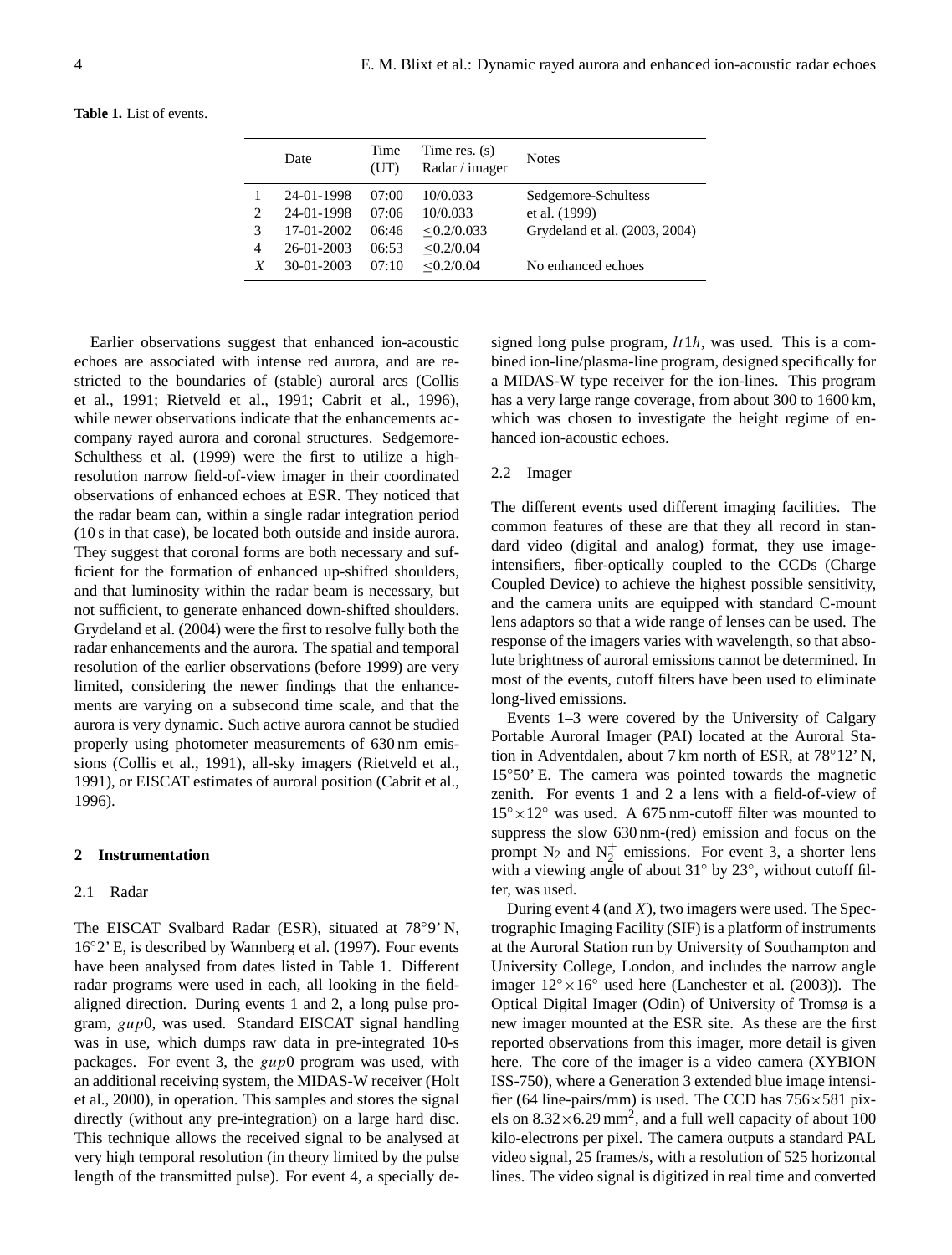

**Fig. 1.** Typical images from three of the events, and a fourth image, in the lower right frame, which shows a coronal aurora from event X with no associated enhanced ion-acoustic echoes. The upper left frame is from event 1, the upper right from event 3, and the lower left frame from event 4.

to the (PAL) DV standard and stored on DVCAM tapes using a SONY DSR-1500P digital video recorder. A F0.95 50-mm lens was mounted, yielding a 14.3◦×10.9◦ field of view. On both imagers a 650-nm cutoff filter was used.

## **3 Observations**

Only four of all events known to the authors (out of a total of more than 300 h of observations) are found to have observations of enhanced ion-acoustic echoes when the sky was clear and high-resolution narrow field-of-view auroral imagers were operating. These are presented in Table 1. These auroral sightings are compared with an additional event (event X in Table 1) where coronal aurora was observed, but no enhanced ion-acoustic echoes. They all occur in the pre-noon (MLT) sector. Selected images from three of the events, plus one from the additional event, are shown in Fig. 1.

The geophysical background is similar for all events, with moderate activity  $(K_p$  is 3, 3, 3, and 4, respectively), and all observations are made in the proximity of the cusp. In all events, the meridian scanning photometer (MSP) show strong red emissions moving north, associated with softparticle precipitation. In events 1 and 2, the radar is situated slightly south of this dominant red region, while for events 3 and 4 it is within it. The poleward moving red aurora is clearly seen in the top panel of Fig. 2.

## 3.1 Radar observations

In events 1 and 2, there are significant changes between each 10-s data dump, indicating that the physical mechanism is acting on a time scale much shorter than 10 s, but it is active for 20 to 30 s.

The activity in the enhanced ion-acoustic echoes for event 3 is shown in Fig. 1 in [Grydeland et al.](#page-8-4) [\(2003\)](#page-8-4), and is not repeated here. As in events 1 and 2, this lasts for about 20 s, but the high time resolution allows the dynamics to be fully resolved [\(Grydeland et al.,](#page-8-5) [2004\)](#page-8-5).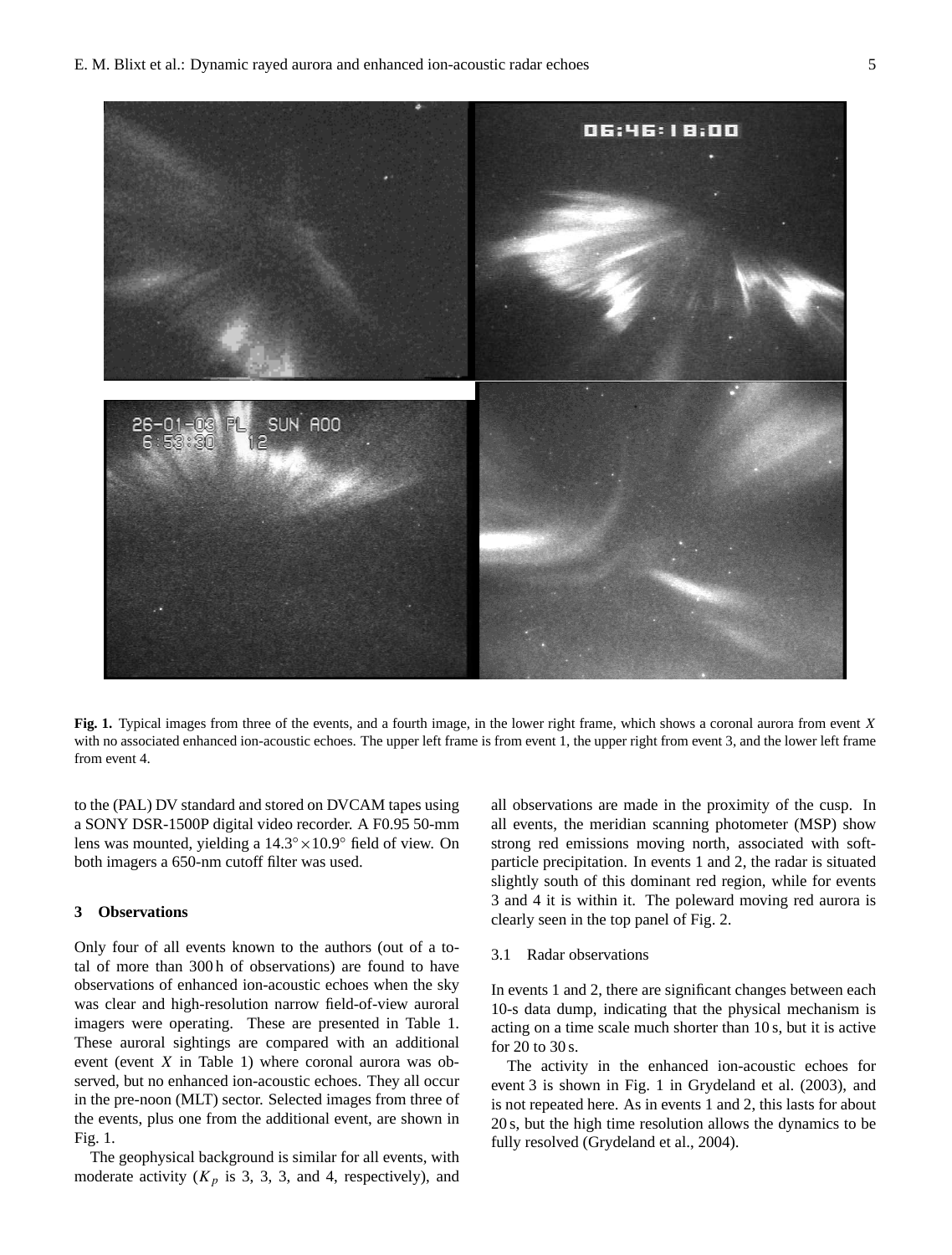

**Fig. 2.** Meridian scanning photometer data from event 4 (26 January 2003, 06:53 UT), The panels show the 630.0-nm (red), 427.8-nm (blue) and 557.7-nm (green) emissions in kR, from top to bottom, respectively. Around the time of the event there are fairly strong red emissions, which in the absence of other optical instruments, easily could have been interpreted as northward moving red arcs. The radar is pointing just south of the 90◦ scanning elevation angle.

During event 4, the radar program  $(lt1h)$  covered a slightly different range regime, observing also at much greater altitudes than earlier, at the expense of lower range resolution. No ion-acoustic shoulders were observed to be enhanced above 1400 km in that event, and very few even at 1200 km. The middle spectra in Fig. 4 shows one of the highestreaching enhanced shoulders during that event. The upper panel of Fig. 3 shows the evolution of the power (per unit frequency), for two different range regions and for up-/downshifted ion-acoustic shoulders, in time (arbitrary units). The event covers approximately 40 s, and similar to event 3, the activity of the enhanced shoulders is more pronounced and powerful in the upper height regime (above 550 km), while the background level is much higher at lower altitudes. As in event 3, enhancements observed below 550 km are always simultaneous with (small) enhancements above 550, but quite often enhancements are observed above 550 km and not below it. In event 3 and 4 the down-shifted shoulder is also generally more strongly enhanced than the up-shifted in the higher range regime, but the two shoulders are similarly enhanced at lower ranges. However, the enhancements are less intensive in event 4 than in event 3.

# Two typical enhanced echoes from events 3 and 4 are shown in Fig. 4, together with the normal thermal spectrum observed during event X.

## 3.2 Imager observations

The rapidly moving rays in the four events are very different from arcs in which rays form part of a curtain and are more stable [\(Jussila et al.,](#page-8-10) [2003\)](#page-8-10). Crude estimates yield horizontal velocities of several km/s when mapped to an altitude of 105 km. Another significant feature we observe is the occurrence of patches of enhanced luminosity in the rays that almost move independent of the rays. The enhanced luminosity moves from ray to ray, and also along the rays. In these very luminous parts the imagers are easily saturated, thus losing contrast and the possibility of identifying individual rays. Sometime these luminous parts move up and down in a semi-periodic way as if the rays are "pumping" (approximately around 5 Hz, which corresponds roughly to flickering aurora).

A third important signature is how very clear the rays and structures appear in the images, which makes it likely that they stem from prompt emissions. This is further emphasized by the fact that event 3 was observed in white light, while cutoff filters that remove the slow 630-nm emissions were used in the others. Still the rays appear very distinct. Because the sensitivity of the imagers is decreasing rapidly in the near-infrared part of the spectrum, the emissions seen are most likely from the prompt  $N_2$  (first positive) and  $N_2^+$ (Meinel) emissions.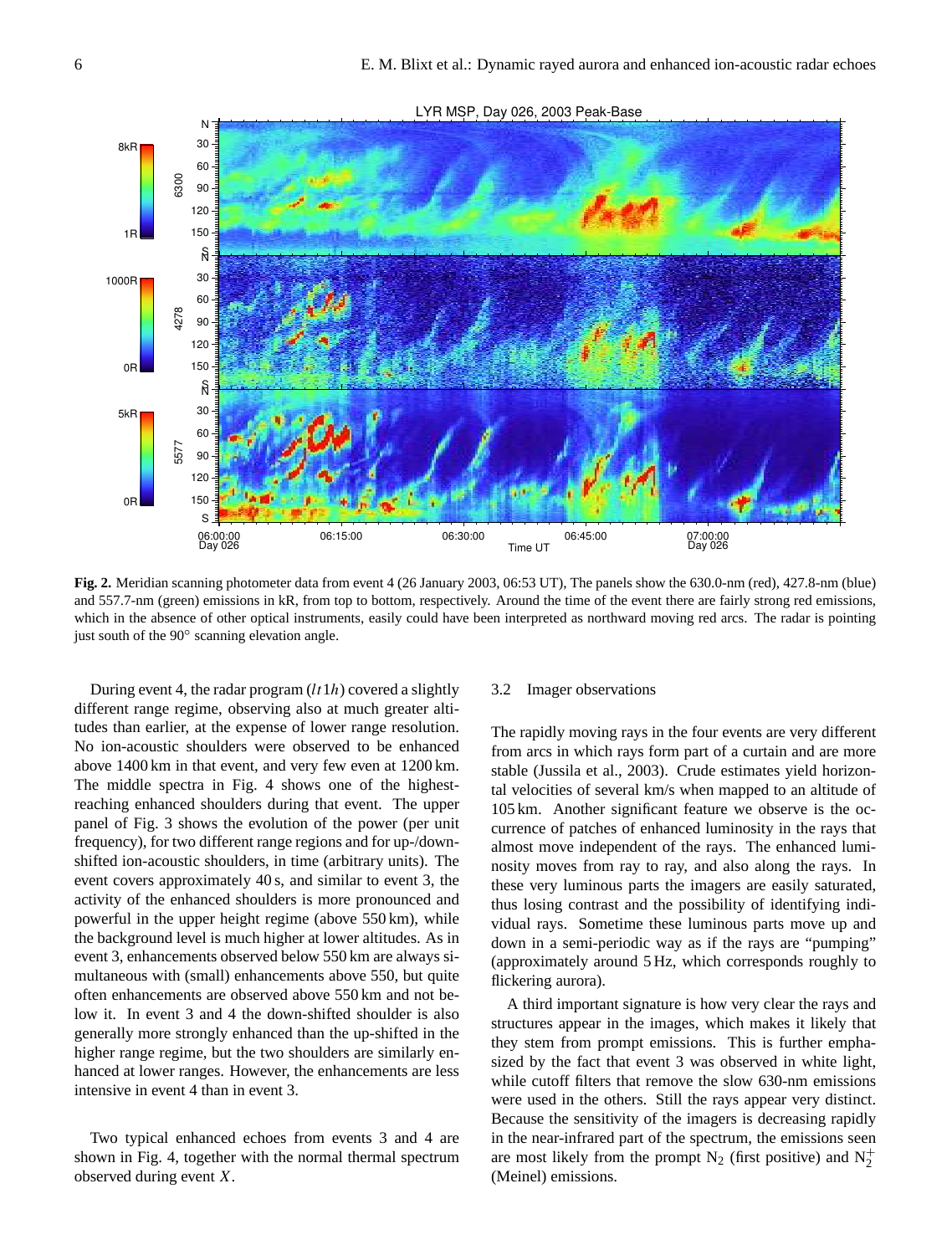

**Fig. 3.** Time series of radar (upper panel) and imager (lower panel) data from event 4. The radar data is power per unit frequency at the peak of the ion-acoustic shoulder, for two different height regions and for the up- and down-shifted shoulder, as a function of time (arbitrary units). In the lower panel the total "in-beam" luminosity, measured by the imager (arbitrary units), is shown as a function of time. This event was covered by two imagers, and the dashed line in the lower panel shows the in-beam luminosity moves from the SIF imager mounted at the Auroral Station, while the solid line is from the Odin imager mounted at the ESR site. The view from the ESR was slightly obscured by thin cloud, and the periodic spikes in the solid line are due to reflections from this layer of a warning lamp.

A significant feature in event 3 is the appearance of socalled flaming aurora [\(Scourfield and Parsons,](#page-8-11) [1969;](#page-8-11) [Cress](#page-8-12)[well,](#page-8-12) [1969;](#page-8-12) [Omholt,](#page-8-13) [1971\)](#page-8-13). This is a  $p_2$  type pulsating aurora where surges of luminosity move up along the magnetic field, and thus converge in the magnetic zenith. They are usually attributed to significant energy dispersion in the precipitating electron population, where the higher energy electrons reach the ionosphere first, and penetrates deeper, while the lower energy particles are stopped at higher altitude. If the acceleration process is limited in time, then as the luminosity disappears at low altitude, it remains for a brief time at higher altitude, and the whole ray seems to be drawn out from the ionosphere. The flaming appearance can be considered a special case of the "pumping" effect seen in all the events, but where the dispersion is more pronounced. The scale of the structures and the signatures of a mixed energy content in the precipitating electrons all indicate that the aurora is not due to a large inverted-V event. This conclusion, and why it may be important for the generation of enhanced radar echoes is further discussed in Sect. 4.

The position of the radar beam in the imager field-of-view can be determined for a given height (here 105 km is used). The total luminosity within this circular region of each image (in-beam luminosity) can be used in comparative studies of radar and optical signatures. In event 4 two imagers were used. The in-beam luminosities from these are shown in the lower panel of Fig. 3, where the dashed line is from the SIF imager at the Auroral Station and the solid line is from the Odin imager at the ESR site. The ESR site was slightly obscured by thin cloud, but the aurora could be seen through it. The periodic spike in the luminosity from the Odin imager is caused by a warning light at the entrance to the ESR site. The in-beam luminosity from the SIF imager (dashed line) shows much more activity than the Odin imager, which could be partially due to the thin cloud cover above the ESR site which filters out weak auroral emissions. Another difference is that the dashed line follows more closely the activity of the power in the up-shifted shoulder at altitudes above 550 km, while the solid line is more similar to the evolution in power of both shoulders at altitudes below that.

The auroral display from event  $X$  is just as active as the others, but the structures in the aurora are more diffuse, and no distinct ray structures moving rapidly could be identified, nor any pulsations or flaming aurora.

Based on the above observations we use the following 3 signatures to characterize the aurora present during enhanced ion-acoustic echoes: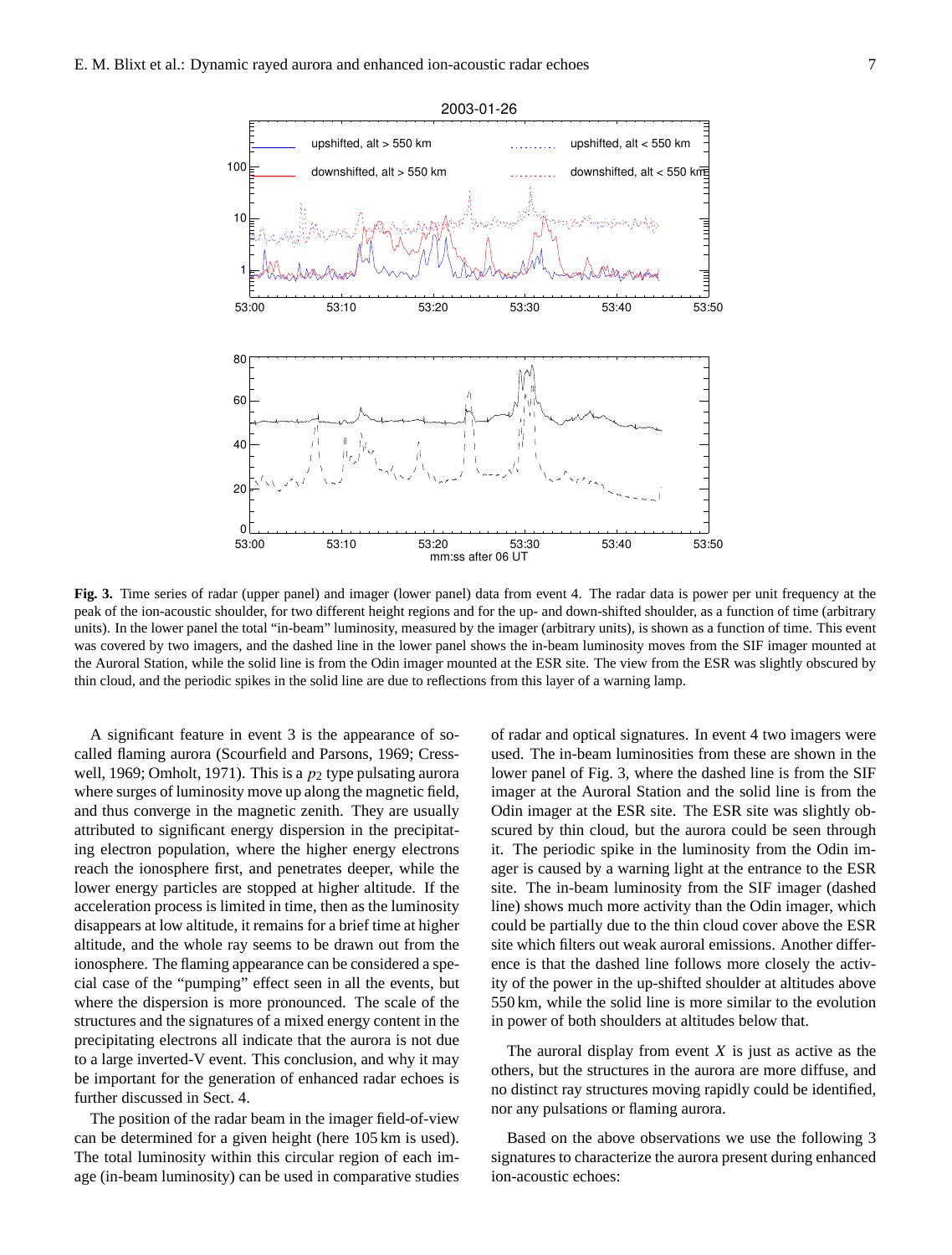

**Fig. 4.** Three spectra received at the ESR. At the top is an enhanced spectra from event 3, and in the middle is an enhanced spectra from event 4. The third spectra at the bottom is a normal thermal spectrum from event X, when no enhancements were observed at all. Images from the auroral imagers taken during the same times are shown in Fig. 1. The data has not been background subtracted or corrected for attenuation with range squared.

- 1. Very dynamic rayed aurora, with apparent horizontal motion of rays at 105 km altitude of several km/s.
- 2. Individual rays appear very distinct, even in observations in white light where one might expect contamination from long-lived emissions.
- 3. Superimposed on the ray structure are patches of enhanced luminosity, which move both horizontally, crossing from ray to ray, and vertically, along the rays. This introduces a secondary visual appearance of "pumping" and "flaming".

Further studies on these dynamic rays must be performed, and more quantitative signatures must be isolated to aid the identification of events similar to those reported here.

## **4 Discussion**

The following discussion consists of two topics: 1) that enhanced ion-acoustic echoes are associated with dynamic rayed aurora, and 2) that the scattering region (causing the enhanced radar spectrum) is on the same field line as the auroral rays, or very close.

Red auroral emissions are seen in the MSP data during all the events. This is also a characteristic of earlier observations of enhanced ion-acoustic echoes from EISCAT Tromsø. For example, [Collis et al.](#page-8-1) [\(1991\)](#page-8-1) report the passage of a strong rayed red aurora during their observations, and locate the enhanced echoes at the borders of this aurora. Whether such reports have enough time resolution to determine the full dynamics of the event, so that the aurora and the enhanced echoes really can be separated, is not known. Without the high-resolution imagers used in this report, the auroral activity could simply have been interpreted as poleward moving red auroral forms. All the earlier observations were made on the mainland, while all the events presented here are from the 06:00–07:00 UT interval on Svalbard (high magnetic latitude). Therefore, the two sets of observations are very different in context. [Rietveld et al.](#page-8-14) [\(1996\)](#page-8-14) showed there was a minimum in the occurrence rate in the morning hours (UT) for the mainland observations of enhanced echoes, and a maximum in the afternoon/evening, and that the echoes were preferably found during geomagnetically disturbed times. However, recent statistical studies by [Ivchenko and Marklund](#page-8-15) [\(2001,](#page-8-15) [2002\)](#page-8-16) and [Neubert and Chris](#page-8-17)[tiansen](#page-8-17) [\(2003\)](#page-8-17) shows that small-scale activity (Alfvén wave activity and small-scale field-aligned currents) are preferably found in the cusp/cleft region, and during periods of high geomagnetic activity, also in the premidnight sector at lower magnetic latitude. Thus, although the setting is very different between mainland observations in the premidnight sector and Svalbard observations in the prenoon sector, the geophysical setting, in the form of small-scale activity, can be very similar.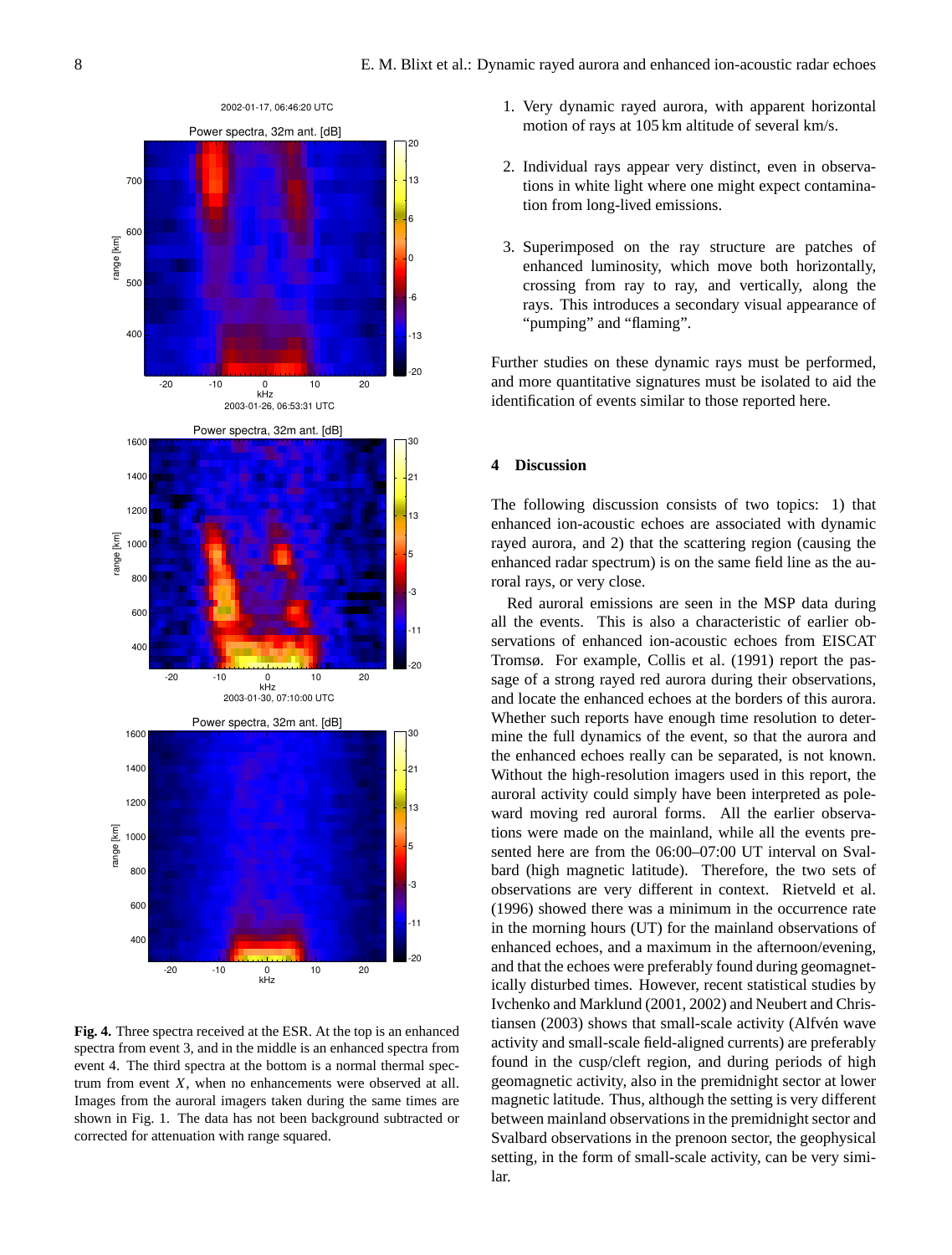## 4.1 Auroral rays and enhanced radar echoes

Sedgemore-Schulthess et al. (1999) claimed that coronal forms were necessary and sufficient for the formation of enhanced up-shifted shoulders. Event  $X$ , where coronal forms are present, but there are no enhanced echoes, shows that that is not the case.

For the formation of enhanced ion-acoustic echoes from the Langmuir wave decay model [\(Forme,](#page-8-18) [1993,](#page-8-18) [1999\)](#page-8-19), a "seed" high energy population (high compared to the thermal plasma) is needed (to initiate the Langmuir turbulence from a bump-in-tail instability). For the ESR radar, at 500 MHz, the initial seed population must have an energy of 10–100 eV [\(Forme,](#page-8-18) [1993\)](#page-8-18). This energy level is very low when compared to the typical energy of precipitating electrons (several keV). Thus, it is important that the precipitating population have a low energy component. The very nature of the observed aurora indicate that there are precipitating sub-keV electrons. Ray structures in aurora are closely associated with electron density profiles produced by a precipitating population with Maxwellian energy spectrum, rather than that of a monoenergetic beam [\(Ivchenko et al.,](#page-8-20) [2004\)](#page-8-20).

Alfvén wave acceleration of electrons is generally believed to cause the small-scale structures observed in aurora [\(Stasiewicz et al.,](#page-8-21) [2000\)](#page-8-21), and the observed aurora carries many signs of an Alfvénic acceleration (i.e. small scales and dynamic). Furthermore, dispersive Alfvén waves give rise to so-called suprathermal electron bursts, where the precipitating electron energy may extend up to 1 keV [\(Andersson](#page-8-22) [et al.,](#page-8-22) [2002\)](#page-8-22). Flaming aurora is another indicator that there is a mixture between high and low energy precipitating electrons.

Thus, we argue that the acceleration mechanisms for dynamic rayed aurora is of an Alfvénic type, which generates a significant number of lower energy electrons, in addition to the main bulk of high energy precipitating electrons. This low energy component (in this case, 10–100 eV) is vital for the formation of Langmuir turbulence in the upper ionosphere. Hence, the active rayed aurora is sufficient for enhanced echoes, but not necessary. Other mechanisms might yield the necessary (10–100 eV) electron beams that could generate Langmuir turbulence.

# 4.2 Localisation of scattering region vs. auroral rays

From earlier observations on the mainland, we know that the occurrence rate of enhanced echoes increases with height above 250 km, and maximizes at 500 km [\(Rietveld et al.,](#page-8-14) [1996\)](#page-8-14). Our observations stretch further out, and do not fit with the above observations. Instead, the observations in Fig. 3 show more enhanced echoes at altitudes above 500 km.

[Grydeland et al.](#page-8-4) [\(2003\)](#page-8-4) showed that the coherent structures causing the enhanced echoes are extremely thin and filamented. As shown in Fig. 5, a structure within the radar beam at 800 km (B) may be situated 7 to 10 km outside the beam at 100 km altitude, because of the angular width of



**Fig. 5.** A drawing of the imager/radar set-up used in the observations. The shaded red triangular region is the radar beam, while the larger shaded blue region is the field-of-view of the camera at the Auroral Station. The strong lines drawn from ESR shows the fieldof-view of the camera mounted there. Two different situations, A and B, are shown. In A, both the enhanced radar echo (red) and the auroral ray (green) are within the radar beam at all altitudes, while they are partially outside in B. In the latter case, the aurora will appear to be "in-beam" at 105 km when viewed from the Auroral Station, as shown by the dashed line drawn from the imager through the radar beam.

∼1.3◦ of the radar beam. This can in part explain why the occurrence rate increases with range.

When viewing along the radar beam, from the Odin imager mounted at the ESR site, the in-beam luminosity would correlate with enhanced echoes observed both at low and high altitudes, if we assume that auroral rays and enhanced echoes occur on the same (or two very close) field line(s). This is the situation outlined in Fig. 5, by the red (the strong backscattering region) and green (auroral ray) structures under A. However, a structure only observed at high altitudes is not expected to correspond to any in-beam luminosity, as seen by the structures under B.

Furthermore, when the imager and radar are separated by several kilometers, there is an ambiguity in interpreting the optical signatures. The dotted line in Fig. 5 shows that there might be contributions to the measured light intensity from structures behind, but at higher altitudes (as well as from in front at lower altitudes). We can use this to our advantage; in situation B (in Fig. 5) there will be a correlation between high altitude enhancements and in-beam luminosity when seen from the off-radar imager, but not for the imager colocated with the radar.

In order to study this effect in the time series shown in Fig. 3, we have calculated the cross-correlation coefficient of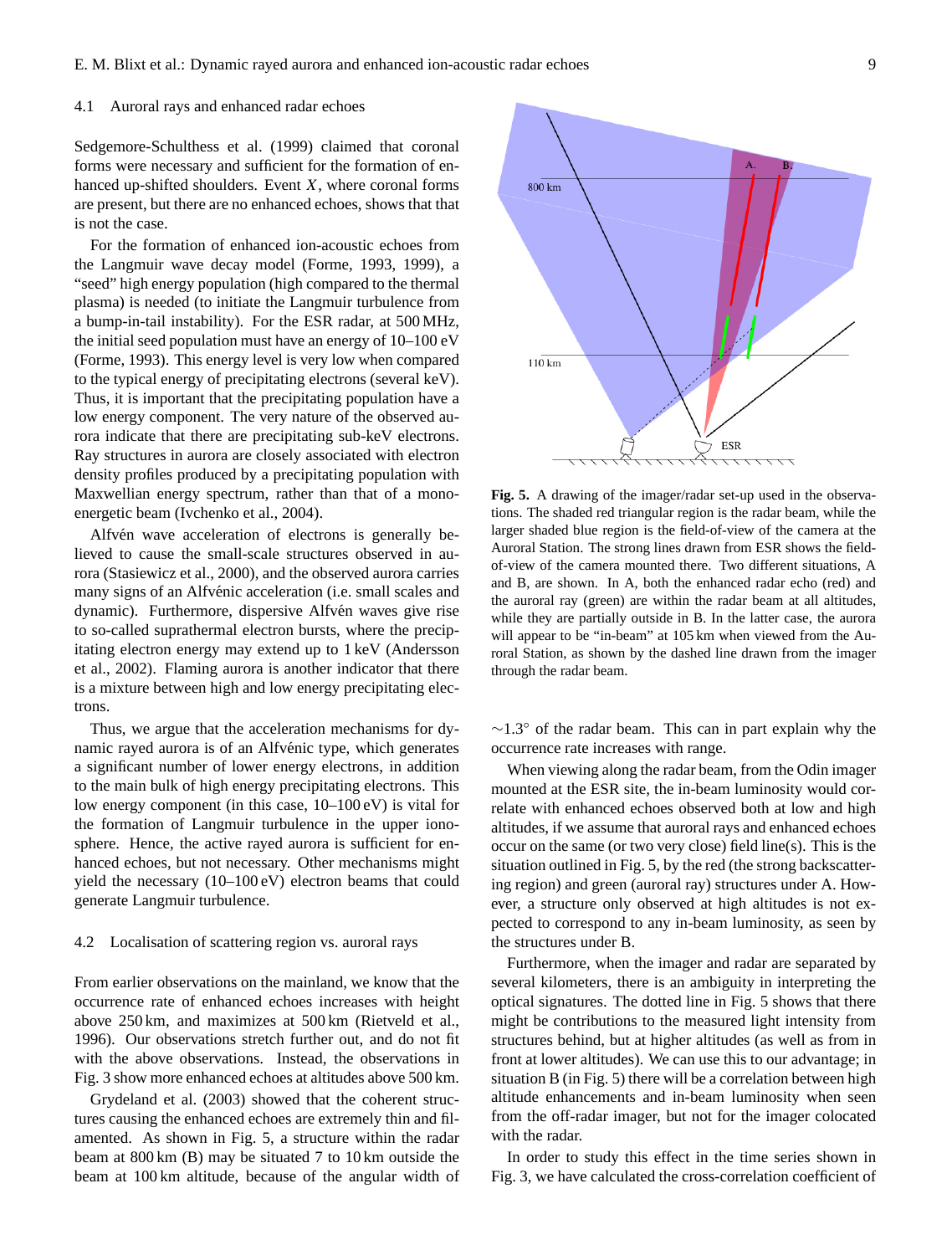2003-01-26 -20 -10 0 10 20 lag time [s] -0.5  $0.0$  $\overline{0}$ 1.0 ted, alt  $> 550$  km downshifted, alt > 550 km upshifted, alt < 550 km downshifted, alt < 550 km

**Fig. 6.** Correlation between the in-beam luminosity and time series of received radar power from different regions of the radar spectrum. The in-beam luminosity here is taken from the Odin imager mounted at the ESR site.

the in-beam luminosity of the Odin imager (at ESR) and the power received by the radar at the peak of the ion-acoustic shoulder. Figure 6 shows the result. This is compared with the same analysis using the SIF imager data, shown in Fig. 7. Because the time series are only 45 s long, peaks in the crosscorrelation coefficient at time lags greater than  $\pm 10$  s have very low statistical significance.

As can be seen directly, the view from the Odin imager, Fig. 6 correlates better with the lower altitude radar power (dashed lines) than does the SIF imager (Fig. 7). In contrast, the SIF imager in-beam luminosity has a much better correlation with the high altitude received radar power, than does the Odin imager, especially for the down-shifted line (compare the red solid lines in Figs. 6 and 7). Thus, the activity of the auroral rays and enhanced scattering is aligned along a field line. A similar analysis, as shown in Fig. 6, was performed, using instead the luminosity within a ring surrounding the radar beam (with an outer radius twice that of the radar beam). If there was an offset between the scattering filament and the auroral ray, then the resulting correlation would be stronger than the result in Fig. 6. However, the resulting cross-correlation coefficients of such an analysis, although similar to that in Fig. 6, are about 5% lower. This further supports the conclusion that the strong backscattering filaments are on the same field lines as the auroral rays, although at a much higher altitude (they can be separated by as much as 800–1000 km in altitude).

## **5 Conclusions**

All known observations of enhanced ion-acoustic echoes which were coordinated with high-resolution narrow fieldof-view optical imagers have been reviewed. The four radar enhancement events last from 20 to 40 s, but with large variations in the degree of enhancement within that interval. The auroral display during all the events shows a striking similarity, with pulsating and flaming auroral rays moving rapidly



**Fig. 7.** Same type of correlation as in Fig. 6, from the same time, but the in-beam luminosity is taken from the SIF imager mounted at the Auroral Station.

across the field-of-view, in addition to strong red emissions in the background.

Three signatures of the dynamic rayed auroral displays were used to identify similar events.

- 1. Rays which move fast, up to several km s at 105 km altitude, in the horizontal direction.
- 2. Individual rays that are distinct, even when observed in white light.
- 3. Patches of enhanced luminosity which move independently of the rays, giving rise to the visual appearance of "pumping" and "flaming".

The strong correspondence between enhanced ion-acoustic echoes and dynamic rayed aurora suggests that they are intimately linked. The small-scale and fast movements in the auroral display indicates that Alfvénic acceleration mechanisms are important. This, together with the extended altitude coverage of auroral rays and the red background emissions, shows that there is a significant part of low energy (sub keV) electrons among the precipitating electrons. This low energy part is proposed to be a key component to the generation of enhanced ion-acoustic echoes via a nonlinear wavedecay of Langmuir waves [\(Forme,](#page-8-18) [1993\)](#page-8-18).

Earlier observations have shown that enhanced ionacoustic echoes are related to (stable) red arcs, preferentially located on the edge of the arc. Such characteristics are inconsistent with the four reviewed events, because of their very dynamic structure. Simultaneous observations of auroral rays from two optical imagers separated by 7 km, shows that the strong backscattering filaments are located on the same field line as the auroral rays, and not on the edge of an auroral arc.

*Acknowledgements.* The authors like to thank Dr. Anastasia "Molly" Stockton-Chalk and Jeffery M. Holmes for the MSP data analysis.

The EISCAT Scientific Association is supported by Centre National de la Recherche Scientifique of France, Max-Planck-Gesellschaft of